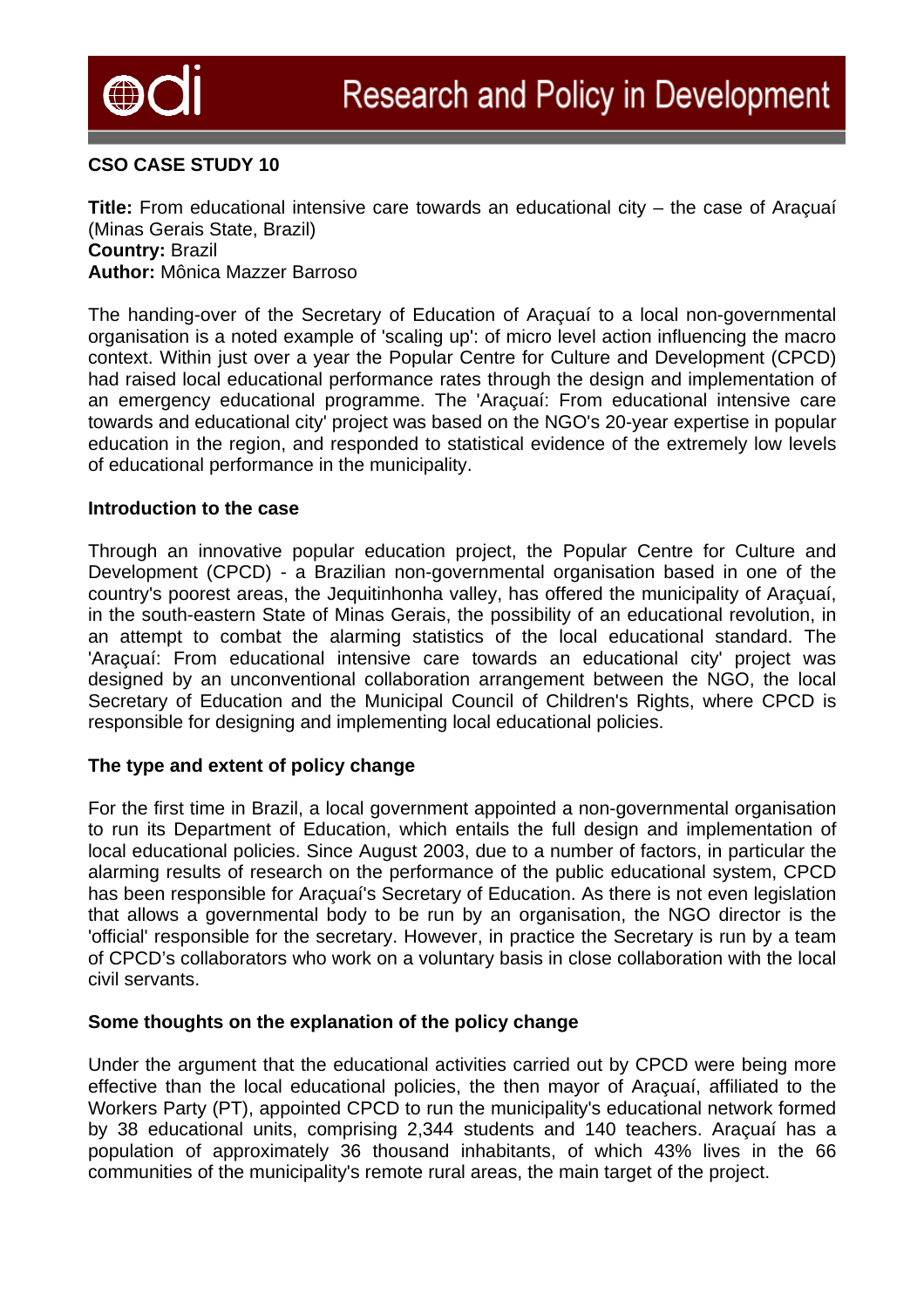

# **a) The political context**

The good working relations between the NGO and the local government, added to the dramatic situation of the municipal educational system, led the mayor of Araçuaí, who had particularly good professional and personal relations with the NGO team in Araçuaí, to acknowledge that the NGO was performing much better than the local schools, as the employment of the NGO's methodology by some of the local nurseries and a few local primary schools indicated. And based on the NGO's claims according to which their projects aimed at influencing public policy, in particular educational policy, the mayor offered them the opportunity of not merely influencing, but actually implementing educational policy in the municipality. The decision was made by the mayor herself, with the support from the Secretary of Education. It is important to remember that the local administration, affiliated to the Workers Party (PT), had a very popular nature, having implemented 'participatory budgeting' locally, and being open to incorporate civil society initiatives into governmental action. This is to say that the political environment was particularly favourable in Araçuaí for such a policy change.

## **b) The ways CPCD tried to affect policy change**

CPCD's historical path of successful results represents a key driving force for the policy change under analysis. CPCD has been developing and implementing non-formal (i.e. outside the governmental sphere) educational projects that combine popular education and community development since 1984, having won national and international acclaim for its creative work in Curvelo and Araçuaí, both located in the Brazilian State of Minas. Due to their successful approach to education they have persuaded local governments to replicate their methodology in a number of Brazilian regions, and also in Mozambique. The NGO's first project (Sementinha or 'little seed' project), aimed at 4-6 year olds, had already been employed by several municipal nurseries in Araçuaí, based on the evidence that the children who had taken part of the project were clearly better students when they entered formal education than other children who hadn't had access to the project.

## **c) The nature of research-based evidence**

At the same time, local public primary education demonstrated very poor excellence rates according to research-based evaluation, widening the gap between the NGO's and the public service even more. The strategic popular education project was based on official statistical research data collected in 2002 by the Educational Evaluation System of the State of Minas Gerais (SIMAVE) and the Centre for Public Policy and Educational Assessment (CAED). According to CAED's diagnosis, Araçuaí's educational system proved to be disastrous. Of the 1,684 students enrolled in 2002, 75% of those in the 4th grade, and 97% in the 8th grade reached insufficient or critical performance rates, and 20% of the local population above 10 years of age were found to be illiterate.

A second source of research-based evidence that led to the policy change was CPCD's successful design and implementation of community-based educational technologies on the basis of an ongoing research process of local knowledge, practices and beliefs, which have been translated into educational technologies that are being replicated in other Brazilian regions and developing countries of Portuguese language such as Mozambique. Examples of CPCD's technologies are the construction of original games and toys to assist local teachers, the incorporation of local knowledge into teaching materials, the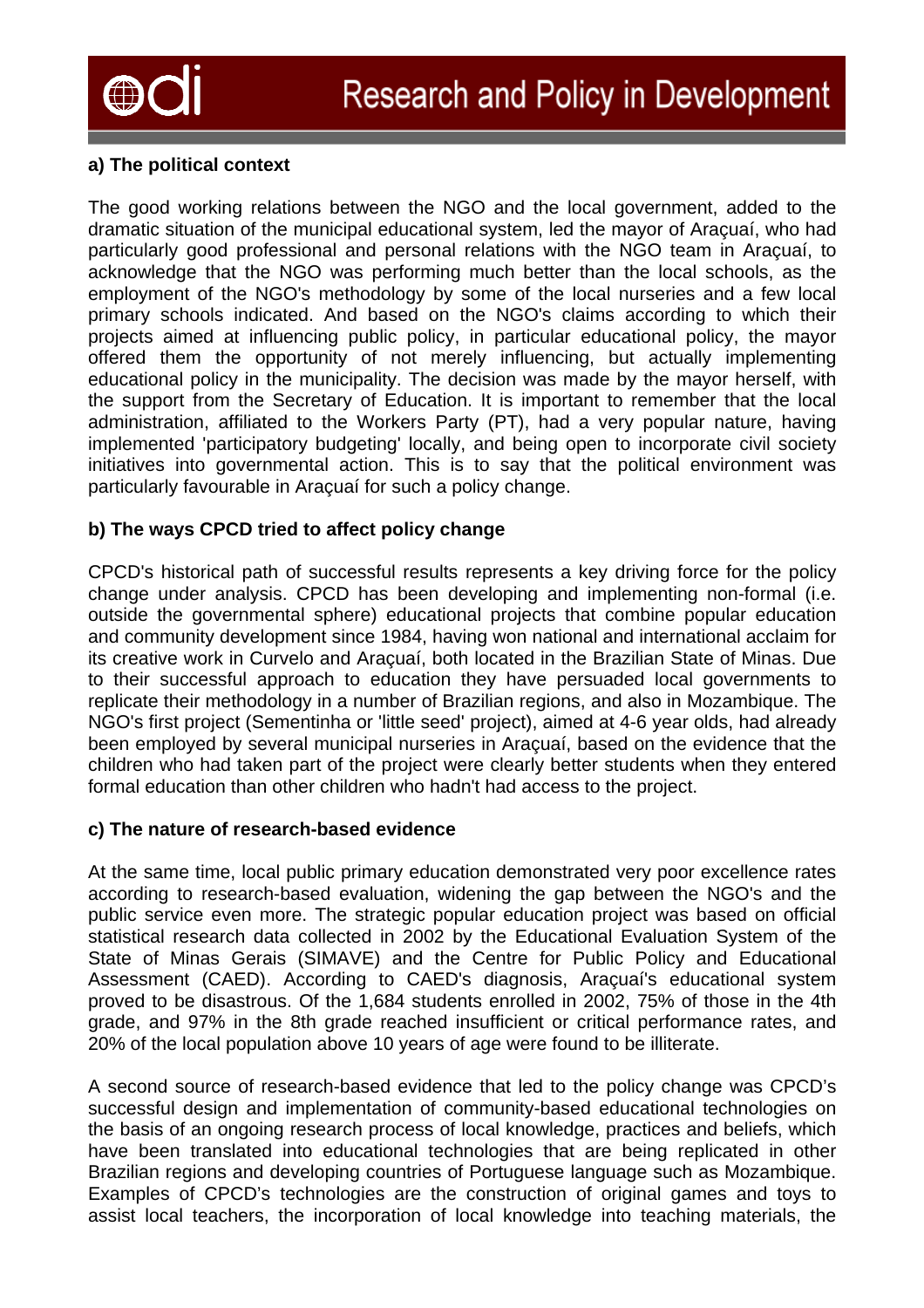

involvement of parents and community members in teaching activities, and so forth. These results led the local government to involve CPCD in the process of subjecting the local educational system to an 'intensive care' process, protecting their children and adolescents from an early 'civic death'.

## **d) The mechanisms they used to get the evidence into the policy process**

The main approach employed by CPCD was to highlight local assets, rather than the region's social and economic difficulties. The project was divided into two main stages. The 'intensive care' stage involved mobilising all rural communities to look after their children and adolescents in need of improved levels of 'care'. This was done by transforming sources of local knowledge (stories, recipes, toys, practices, beliefs) into pedagogical resources. Once local students have been rescued from the premature 'civic death', the 'educational city' phase aimed at transforming each rural community of Araçuaí into a 'learning community', where local knowledge, abilities and attitudes are made available to every child, young person or adult of this micro-universe. This is to say that the main mechanism used by CPCD in order to get the research evidence into the policy process was to incorporate the NGO's social technologies developed since its foundation in the early 1980s into the local education policies.

### **Conclusions and lessons learned**

The Araçuaí case tells a great deal about opportunities and challenges that civil society government collaborations entail. While the project reported enabled the local educational system to reach unprecedented levels of learning and ownership by local communities in a relatively short period (as three evaluation processes carried out since the beginning of the project indicates), the continuity of the project was subject to political factors, and was only guaranteed due to the victory of the Workers Party in the 2004 municipal elections, which had the project in the core of its educational policy for the 2005-2008 period.

In addition, the fact that it has not happened anywhere else but in the remote town of Araçuaí, relates not only to the willingness of a local government to acknowledge its failure and civil society organisations' success, but also to the presence of a truly capable organisation to take over such a challenging task, with realistic chances of succeeding. Finally, it is worth remembering that the decision was based on a gradual process, as elements of the NGO work had already been in use by a few municipal schools and nurseries for at least 5 years. The main research-policy-practice lessons learned from this experience are:

- Policy changes that incorporate small-scale successful experiences of civil society organisations depend not only on good results, but also on a favourable political context and good working relations with the policy-making sphere;
- **Trust in local civil society organisations by policy makers can enhance their** potential and promote social change more widely, enabling NGOs to reach the policy arena;
- Research-based evidence can highlight local challenges and opportunities, and provide empirical arguments to support the decision-making process for constructive change.